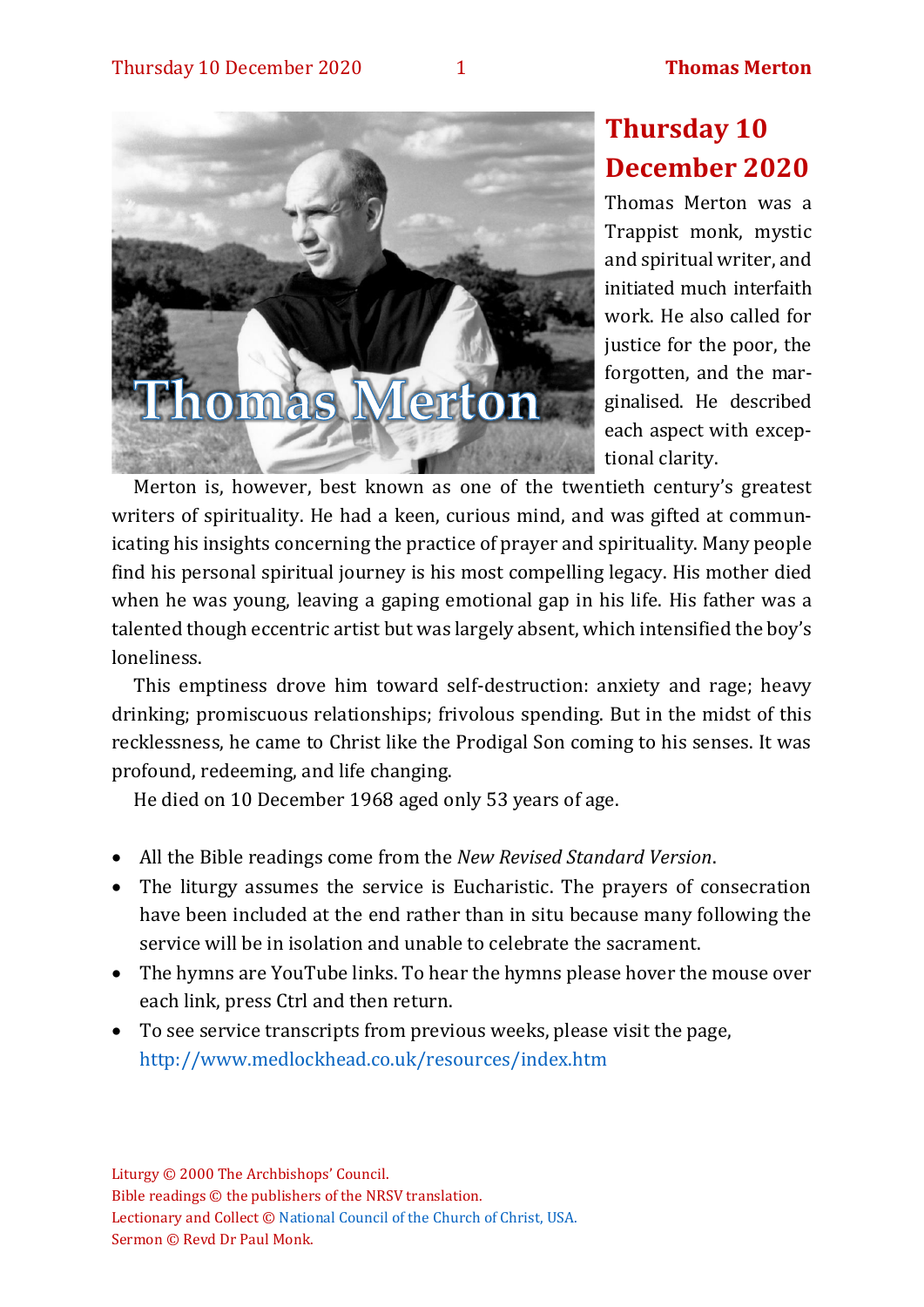## **Introduction and welcome**

HYMN 1 **[Come and see the King of Love](https://www.youtube.com/watch?v=Vz9rgVEm2WY)** (click on this link to hear the hymn)

## **The Welcome**

In the name of the Father, and of the Son, and of the Holy Spirit

All **Amen.**

The Lord be with you

All **And also with you.**

## **The Preparation**

All **Almighty God,**

**to whom all hearts are open, all desires known, and from whom no secrets are hidden: cleanse the thoughts of our hearts by the inspiration of your Holy Spirit, that we may perfectly love you, and worthily magnify your holy name; through Christ our Lord. Amen.**

Our Lord Jesus Christ said:

The first commandment is this: 'Hear, O Israel, the Lord our God is the only Lord. You shall love the Lord your God with all your heart, with all your soul, with all your mind, and with all your strength.'

And the second is this: 'Love your neighbour as yourself.' There is no other commandment greater than these. On these two commandments hang all the law and the prophets.

## All **Amen. Lord, have mercy.**

Christ calls us to share the heavenly banquet of his love with all the saints in earth and heaven. Therefore, knowing our unworthiness and sin, let us confess our sins in penitence and faith, firmly resolved to keep God's commandments and to live in love and peace with all.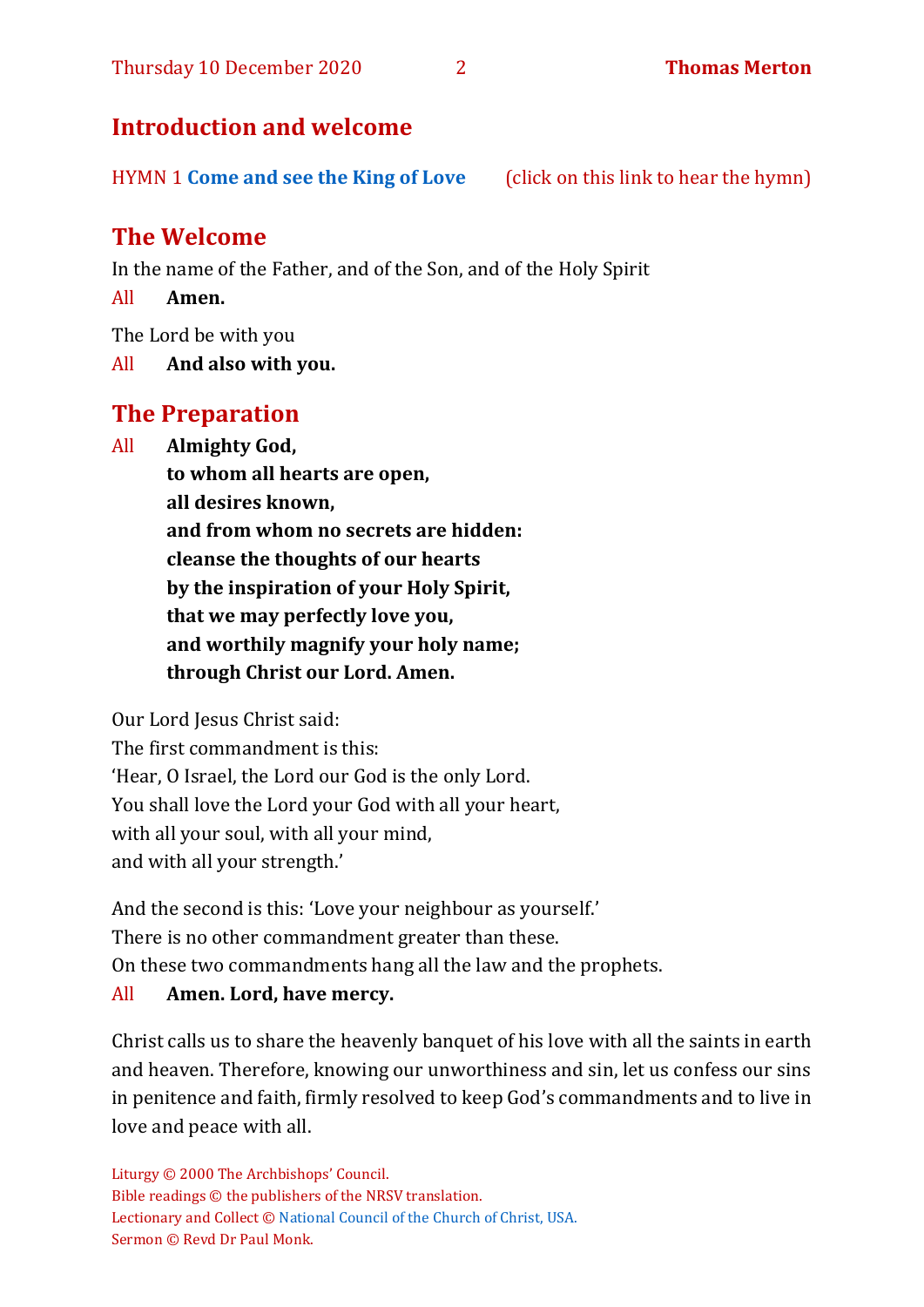All **Almighty God, our heavenly Father, we have sinned against you and against our neighbour in thought and word and deed, through negligence, through weakness, through our own deliberate fault. We are truly sorry and repent of all our sins. For the sake of your Son Jesus Christ, who died for us, forgive us all that is past and grant that we may serve you in newness of life to the glory of your name. Amen.**

Almighty God,

who forgives all who truly repent, have mercy upon you, pardon and deliver you from all your sins, confirm and strengthen you in all goodness, and keep you in life eternal; through Jesus Christ our Lord. All **Amen.**

It's usual to omit the Gloria during Advent

## **The Collect for Thomas Merton**

Gracious God, you called your monk Thomas Merton to proclaim your justice out of silence, and moved him in his contemplative writings to perceive and value Christ at work in the faiths of others: Keep us, like him, steadfast in the knowledge and love of Jesus Christ: who with you and the Holy Spirit lives and reigns,

one God, now and for ever.

#### All **Amen.**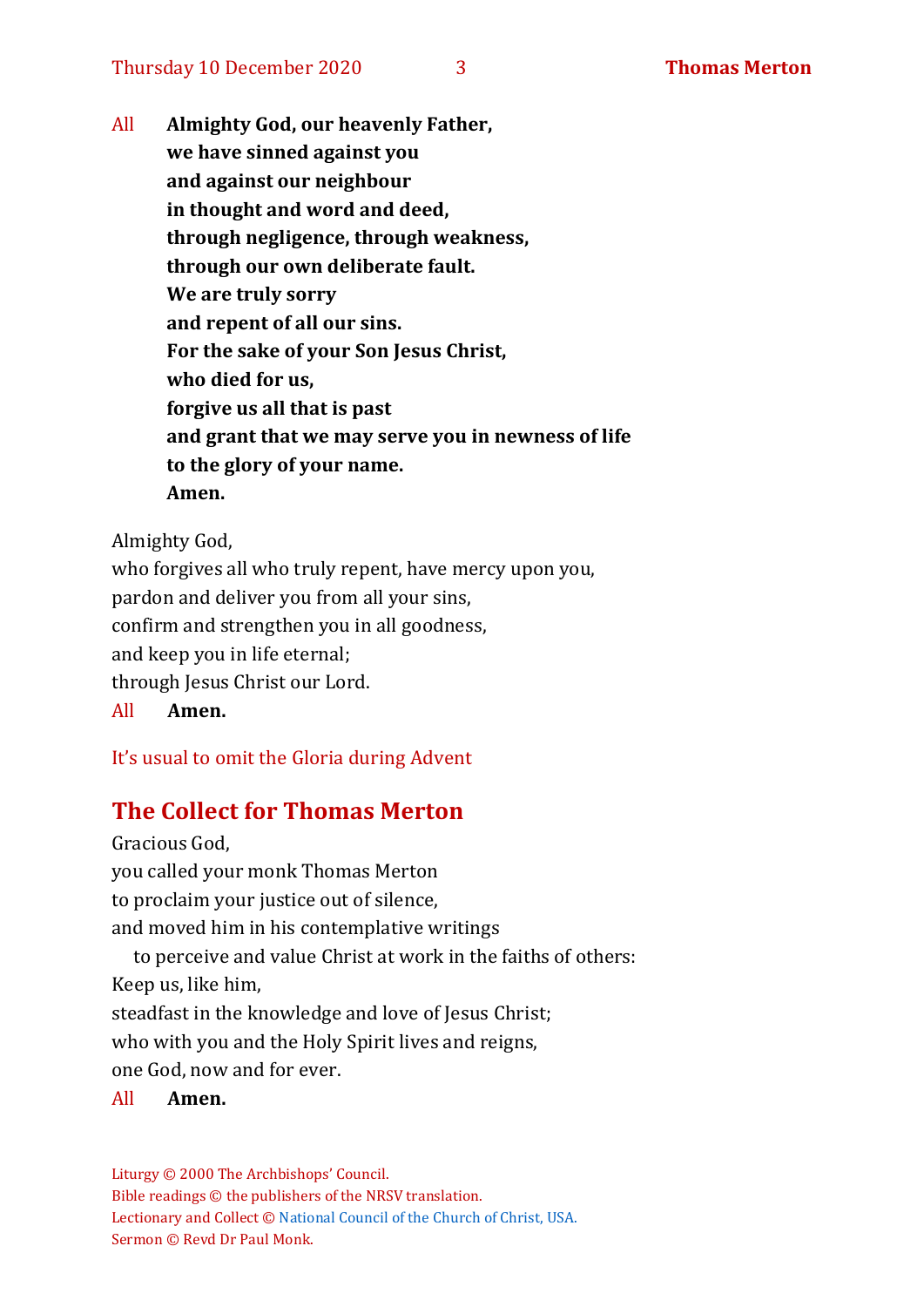## **First reading**

A reading from the book of the prophet Isaiah It shall be said, 'Build up, build up, prepare the way, remove every obstruction from my people's way.' For thus says the high and lofty one who inhabits eternity, whose name is Holy: 'I dwell in the high and holy place, and also with those who are contrite and humble in spirit, to revive the spirit of the humble, and to revive the heart of the contrite. For I will not continually accuse, nor will I always be angry; for then the spirits would grow faint before me, even the souls that I have made. Because of their wicked covetousness I was angry; I struck them, I hid and was angry; but they kept turning back to their own ways. I have seen their ways, but I will heal them; I will lead them and repay them with comfort, creating for their mourners the fruit of the lips. Peace, peace, to the far and the near, says the Lord; and I will heal them.' *Isaiah* 57*:14–19*

This is the Word of the Lord

All **Thanks be to God.**

## **Second reading**

A reading from St Paul's Letter to the Colossians

I want their hearts to be encouraged and united in love, so that they may have all the riches of assured understanding and have the knowledge of God's mystery, that is, Christ himself, in whom are hidden all the treasures of wisdom and knowledge. I am saying this so that no one may deceive you with plausible arguments. For though I am absent in body, yet I am with you in spirit, and I rejoice to see your morale and the firmness of your faith in Christ.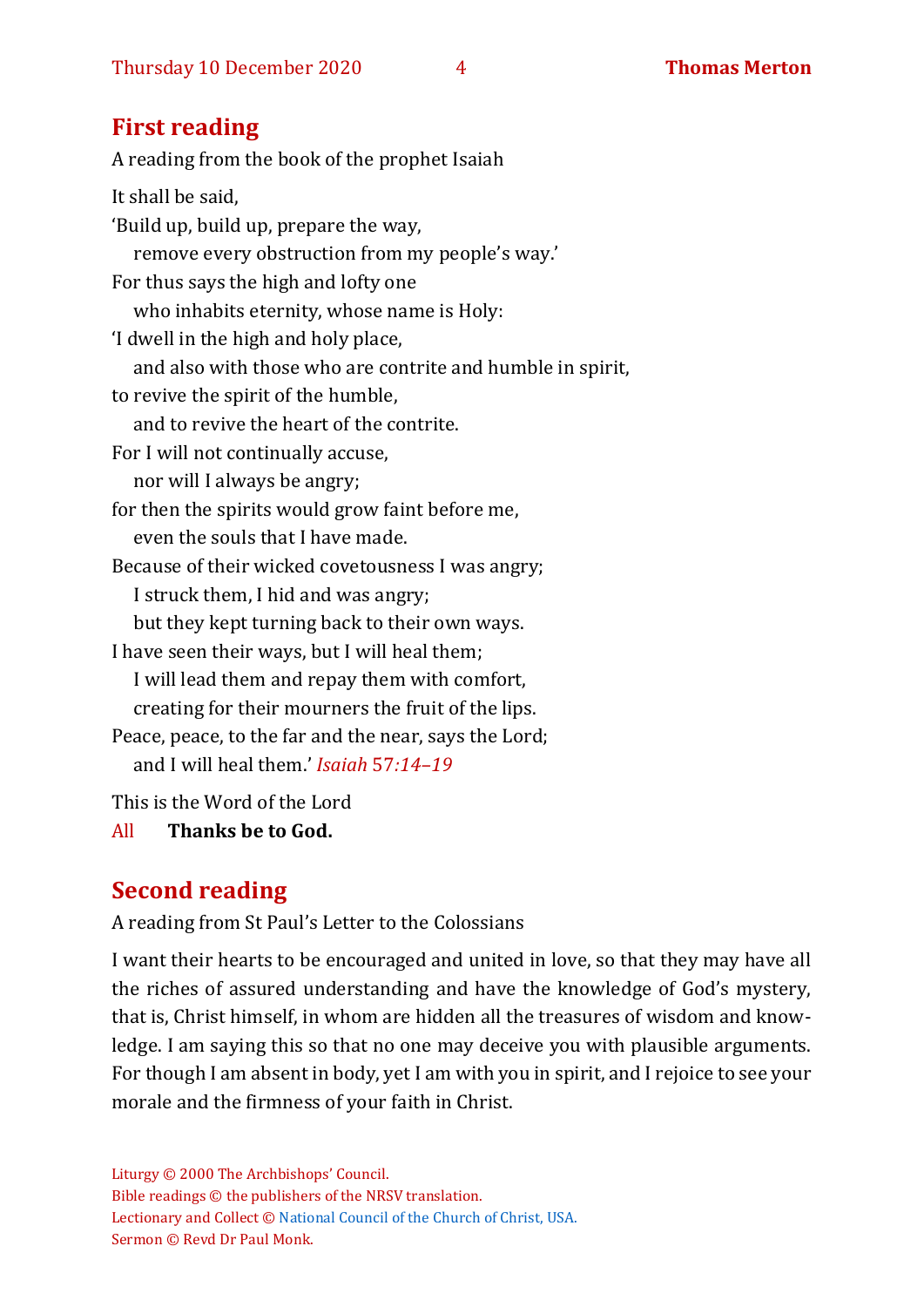As you therefore have received Christ Jesus the Lord, continue to live your lives in him, rooted and built up in him and established in the faith, just as you were taught, abounding in thanksgiving.

See to it that no one takes you captive through philosophy and empty deceit, according to human tradition, according to the elemental spirits of the universe, and not according to Christ. For in him the whole fullness of deity dwells bodily, and you have come to fullness in him, who is the head of every ruler and authority. *Colossians 2:2–10*

This is the Word of the Lord

All **Thanks be to God.**

HYMN 2 **[Bind us together Lord](https://www.youtube.com/watch?v=DSwDUr_TJ70)** (please click on this link to hear the hymn)

## **Gospel reading**

Hear the Gospel of our Lord Jesus Christ according to John

#### All **Glory to you O Lord.**

Jesus said, 'Now my soul is troubled. And what should I say—"Father, save me from this hour"? No, it is for this reason that I have come to this hour. Father, glorify your name.' Then a voice came from heaven, 'I have glorified it, and I will glorify it again.' The crowd standing there heard it and said that it was thunder. Others said, 'An angel has spoken to him.' Jesus answered, 'This voice has come for your sake, not for mine. Now is the judgment of this world; now the ruler of this world will be driven out. And I, when I am lifted up from the earth, will draw all people to myself.' He said this to indicate the kind of death he was to die. The crowd answered him, 'We have heard from the law that the Messiah remains forever. How can you say that the Son of Man must be lifted up? Who is this Son of Man?' Jesus said to them, 'The light is with you for a little longer. Walk while you have the light, so that the darkness may not overtake you. If you walk in the darkness, you do not know where you are going. While you have the light, believe in the light, so that you may become children of light.'

After Jesus had said this, he departed and hid from them. *John 12:27–36*

This is the Gospel of the Lord

#### All **Praise to you O Christ.**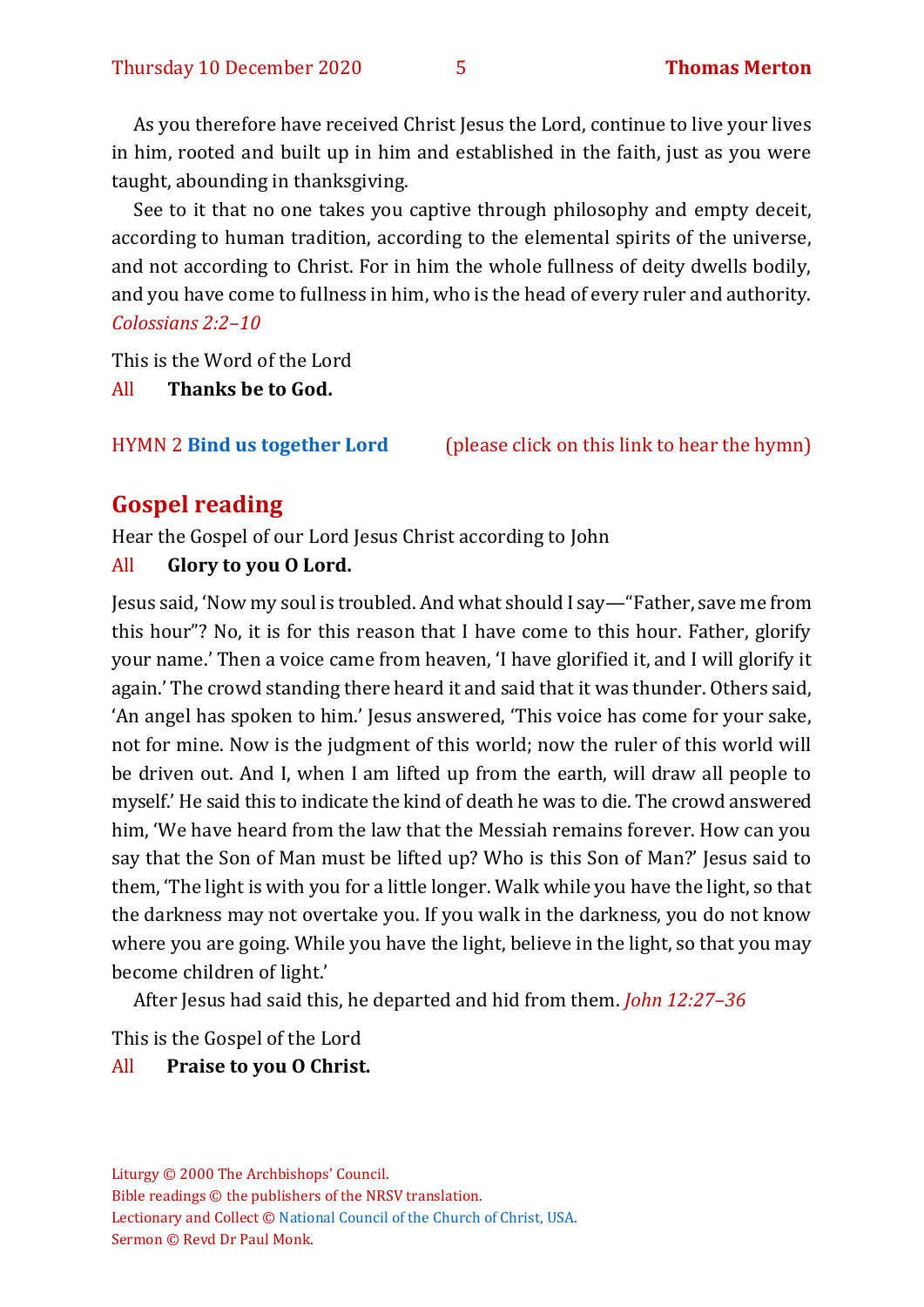#### **Sermon**

Thomas Merton was an accomplished philosopher, linguist, and poet. He was a prolific author who wrote nearly fifty books. He seemed to know everyone in the 1950s and '60s so his collected correspondence, when published, required four large volumes. Yet he was a Trappist monk and felt called to live a secluded life.

Reading Merton's writing charts the way he viewed his life as one long battle: to get closer to God. There therefore left the world to become a monk in an austere Trappist monastery. He sought to renounce the desires and impulses that drew him away from God. He wanted to spend his time in prayer in an increasingly desperate attempt to draw closer to God. He wanted to renounce self to make way for God. As the beatitude says, 'Blessed are the poor in spirit for they will see God.'

Merton was writing, analysing and corresponding all this time, so we can chronicle his quest, his activities, and the ways he sought to serve God. It's now clear that he was indeed becoming ever more Christlike. But the Holy Spirit living in his soul was telling him to look outward, engaging with the world he felt called to renounce.

Near the end of his short life, Merton realised that he had fallen into the classic trap: 'God is love' (1 John 4) so love is the fuel that enables a person of faith to grow into Christlikeness. But we receive that love in proportion that we give it away. We only grow in Godliness because we give away the love of God to those we meet.

The link in the chain that Merton discovered almost too late is that if we are to channel the love of God, *that love needs someone to receive it.* We cannot grow in the faith in isolation nor can we grow without human contact. Growth in Christlikeness is completely inseparable from helping the needy. That love-inspired help will involve clothing the naked, feeding the hungry, giving comfort in those in need.

Prayer is to spirituality what experimental research is to science. So we can appropriate Merton's discovery and apply it to our own lives. God requires all of us to grow into Christlikeness; God therefore requires all of us to love. But perhaps Jesus got there first when he summarised the commandments, when he said, 'Love the Lord your God and love your neighbour as yourself'. He went so far as to give a new commandment, saying 'Love one another as I have loved you.' That much!

## **The Creed**

Do you believe and trust in God the Father, the source of all being and life, the one for whom we exist?

#### All **We believe and trust in him.**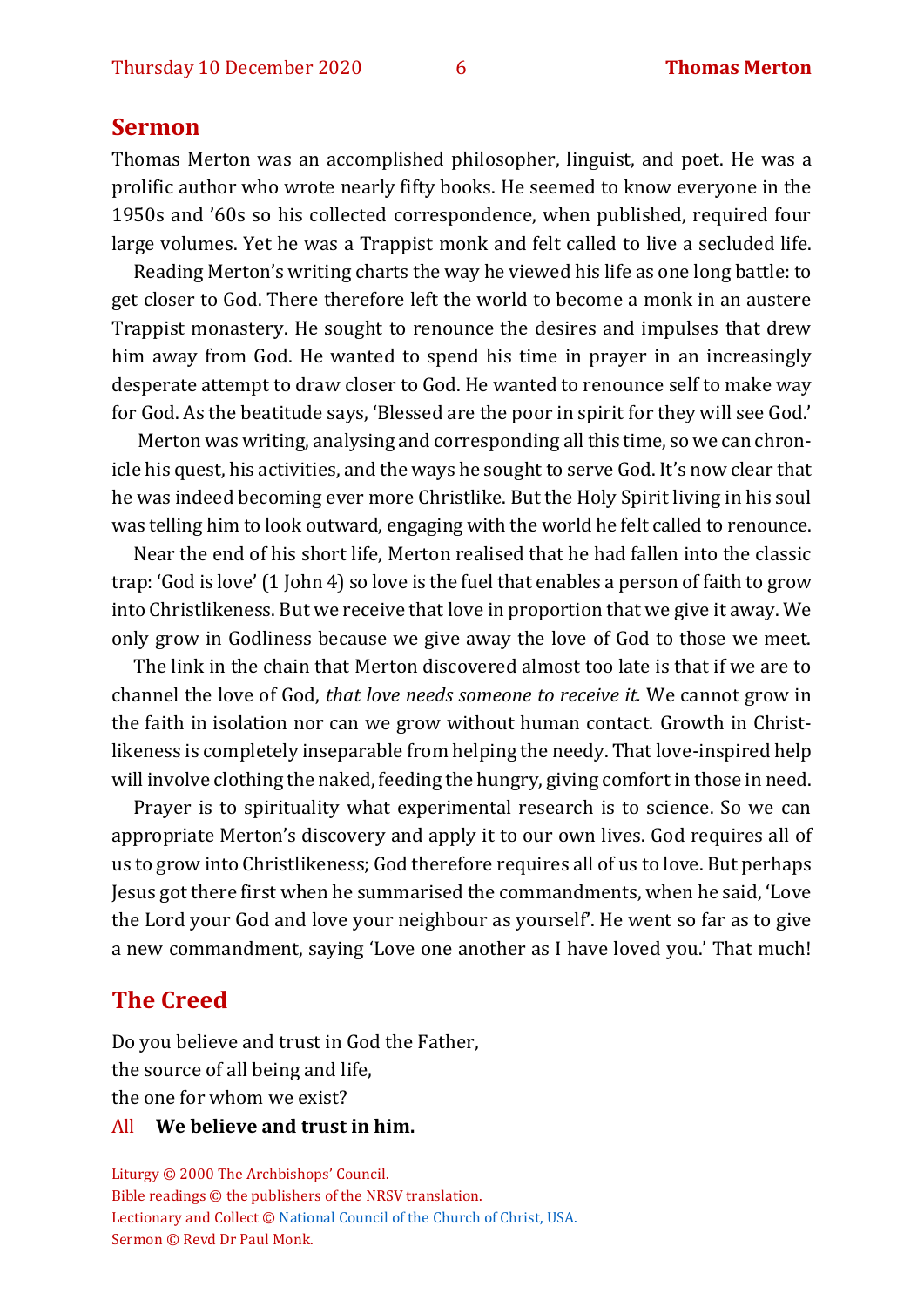Do you believe and trust in God the Son, who took our human nature, died for us and rose again?

### All **We believe and trust in him.**

Do you believe and trust in God the Holy Spirit, who gives life to the people of God and makes Christ known in the world?

## All **We believe and trust in him.**

This is the faith of the Church.

All **This is our faith. We believe and trust in one God, Father, Son and Holy Spirit. Amen.**

## **Prayers of intercession**

Teach me to go to this country beyond words and beyond names. Teach me to pray on this side of the frontier, here where these woods are. I need to be led by you. I need my heart to be moved by you. I need my soul to be made clean by your prayer. I need my will to be made strong by you. I need the world to be saved and changed by you. I need you for all those who suffer, who are in prison, in danger, in sorrow. I need you for all the crazy people. I need your healing hand to work always in my life. I need you to make me, as you made your Son, a healer, a comforter, a saviour. I need you to name the dead. I need you to help the dying cross their particular rivers. I need you for myself whether I live or die. It is necessary. Amen. *Thomas Merton*  My Lord God,

I have no idea where I am going. I do not see the road ahead of me.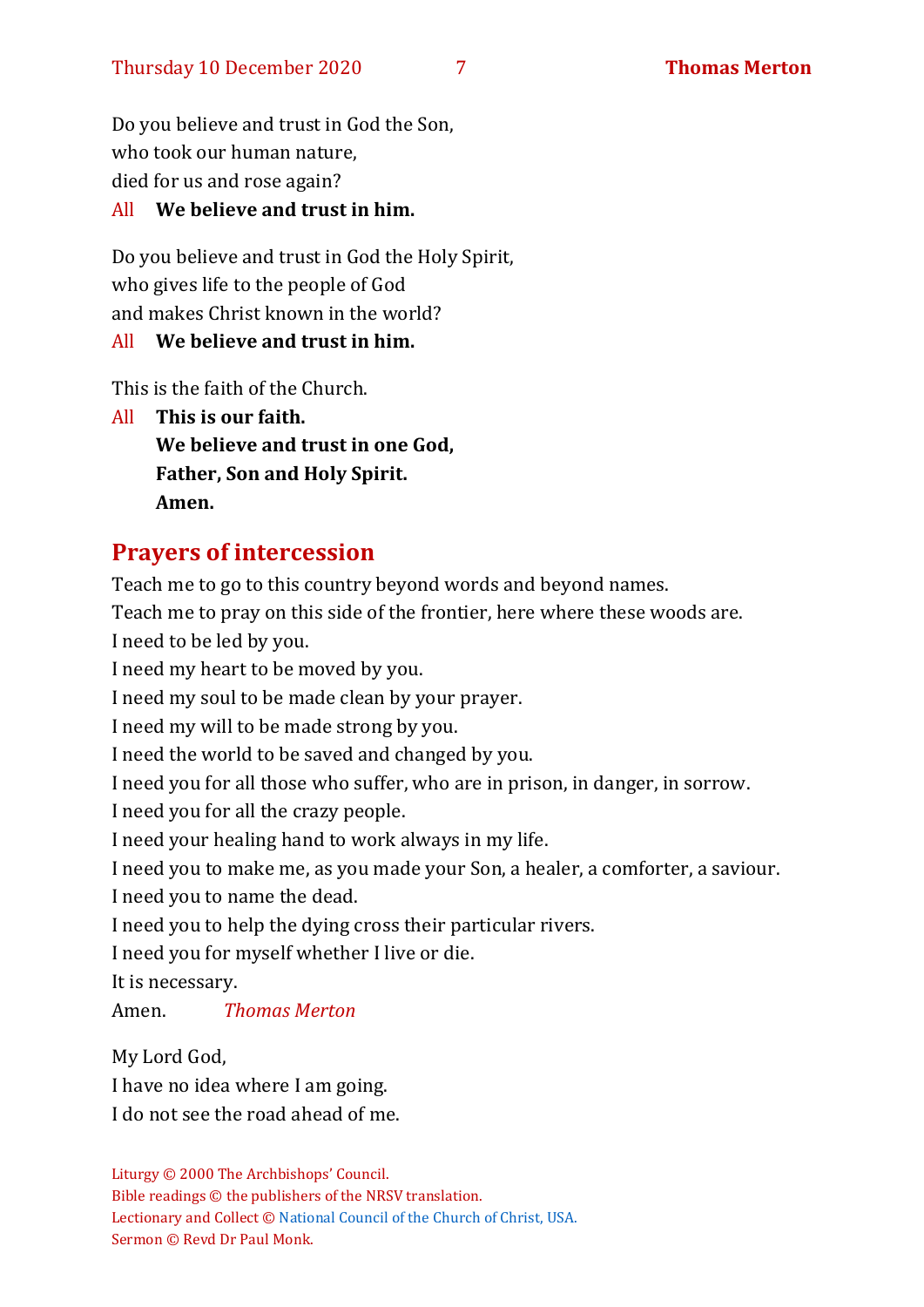I cannot know for certain where it will end. nor do I really know myself, and the fact that I think I am following your will does not mean that I am actually doing so. But I believe that the desire to please you does in fact please you. And I hope I have that desire in all that I am doing. I hope that I will never do anything apart from that desire.

And I know that if I do this you will lead me by the right road, though I may know nothing about it. Therefore will I trust you always though I may seem to be lost and in the shadow of death.

I will not fear, for you are ever with me, and you will never leave me to face my perils alone. *Thomas Merton*

Merciful Father,

All **accept these prayers for the sake of your Son, our Saviour Jesus Christ. Amen.**

## **The peace**

Unto us a child is born, unto us a son is given, and his name shall be called the Prince of Peace.

The peace of the Lord be always with you,

#### All **And also with you.**

HYMN 3 **[When I needed a neighbour](https://www.youtube.com/watch?v=fExR7eOhJO0)** ( click on this link to hear the hymn)

The liturgy of the Communion Service appears below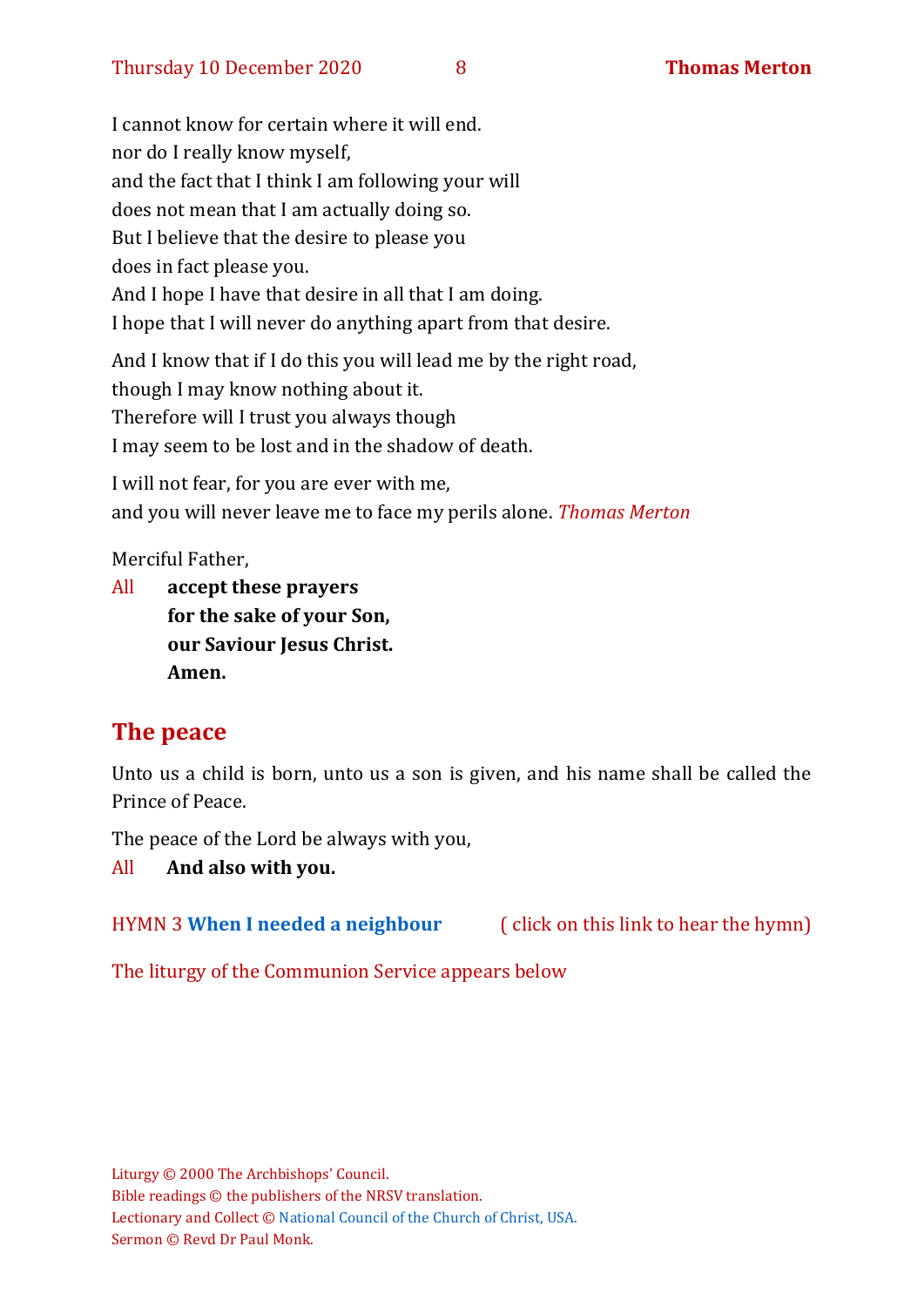# The Dismissal

May Christ who makes saints of sinners, who has transformed those we remember today, raise and strengthen you that you may transform the world; and the blessing of God the Almighty: Father, Son, and Holy Spirit, be with you now and remain with you always.

#### All **Amen.**

## HYMN 4 **[Brother, sister let me serve you](https://www.youtube.com/watch?v=hlNoxoOocZs)** (click on this link to hear the hymn)

Go in peace to love and serve the Lord.

All **In the name of Christ. Amen.**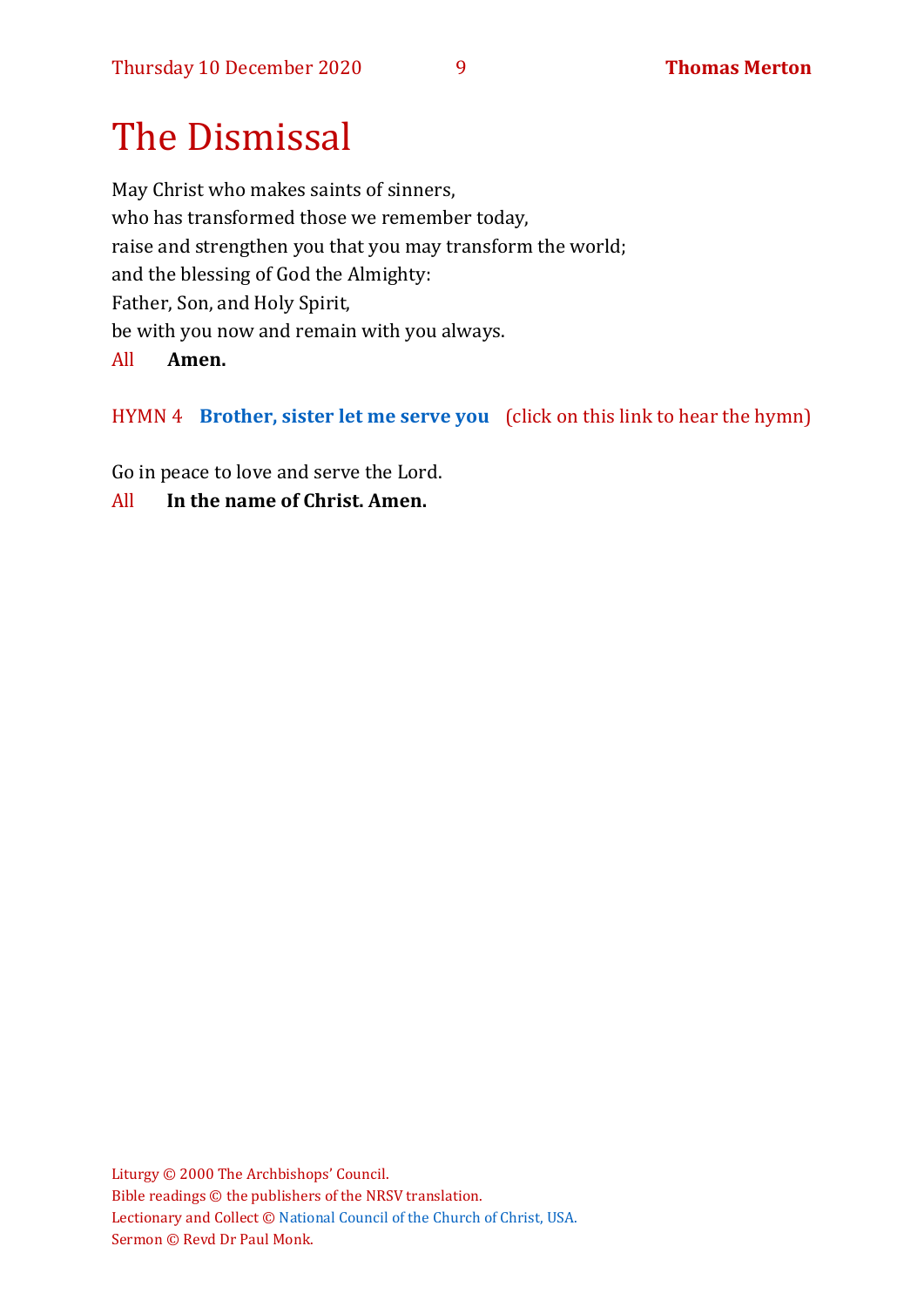# The Liturgy of the Sacrament

## Eucharistic Prayer (prayer E)

The Lord be with you

## All **and also with you.**

Lift up your hearts.

## All **We lift them to the Lord.**

Let us give thanks to the Lord our God.

## All **It is right to give thanks and praise.**

It is indeed right, our duty and our joy, always and everywhere to give you thanks, holy Father, almighty and eternal God, through Jesus Christ our Lord. And now we give thanks, most gracious God, surrounded by a great cloud of witnesses and glorified in the assembly of your saints. The glorious company of apostles praise you. The noble fellowship of prophets praise you. The white-robed army of martyrs praise you. We, your holy Church, acclaim you. In communion with angels and archangels, and with all who served you on earth and worship you now in heaven, we raise our voice to proclaim your glory, for ever praising you and saying:

All **Holy, holy, holy Lord, God of power and might, heaven and earth are full of your glory. Hosanna in the highest. Blessed is he who comes in the name of the Lord. Hosanna in the highest.**

We praise and bless you, loving Father, through Jesus Christ, our Lord; and as we obey his command, send your Holy Spirit, that broken bread and wine outpoured may be for us the body and blood of your dear Son.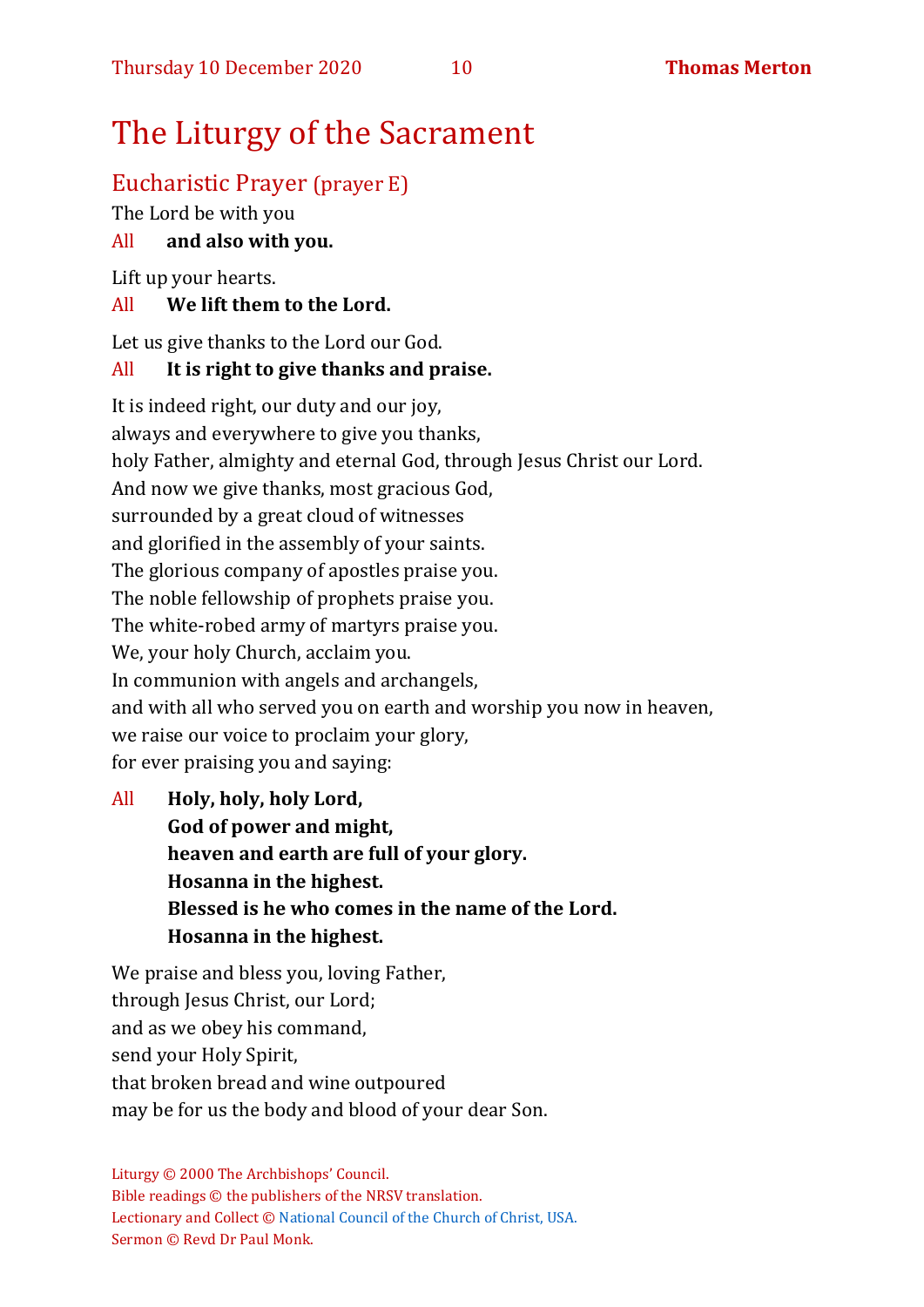On the night before he died he had supper with his friends and, taking bread, he praised you. He broke the bread, gave it to them and said: Take, eat; this is my body which is given for you; do this in remembrance of me.

When supper was ended he took the cup of wine. Again he praised you, gave it to them and said: Drink this, all of you; this is my blood of the new covenant, which is shed for you and for many for the forgiveness of sins. Do this, as often as you drink it, in remembrance of me.

So, Father, we remember all that Jesus did, in him we plead with confidence his sacrifice made once for all upon the cross.

Bringing before you the bread of life and cup of salvation, we proclaim his death and resurrection until he comes in glory.

Great is the mystery of faith:

All **Christ has died. Christ is risen. Christ will come again.**

Lord of all life,

help us to work together for that day

when your kingdom comes

and justice and mercy will be seen in all the earth.

Look with favour on your people, gather us in your loving arms and bring us with Thomas Merton and all the saints to feast at your table in heaven.

Through Christ, and with Christ, and in Christ, in the unity of the Holy Spirit, all honour and glory are yours, O loving Father, for ever and ever.

#### All **Amen.**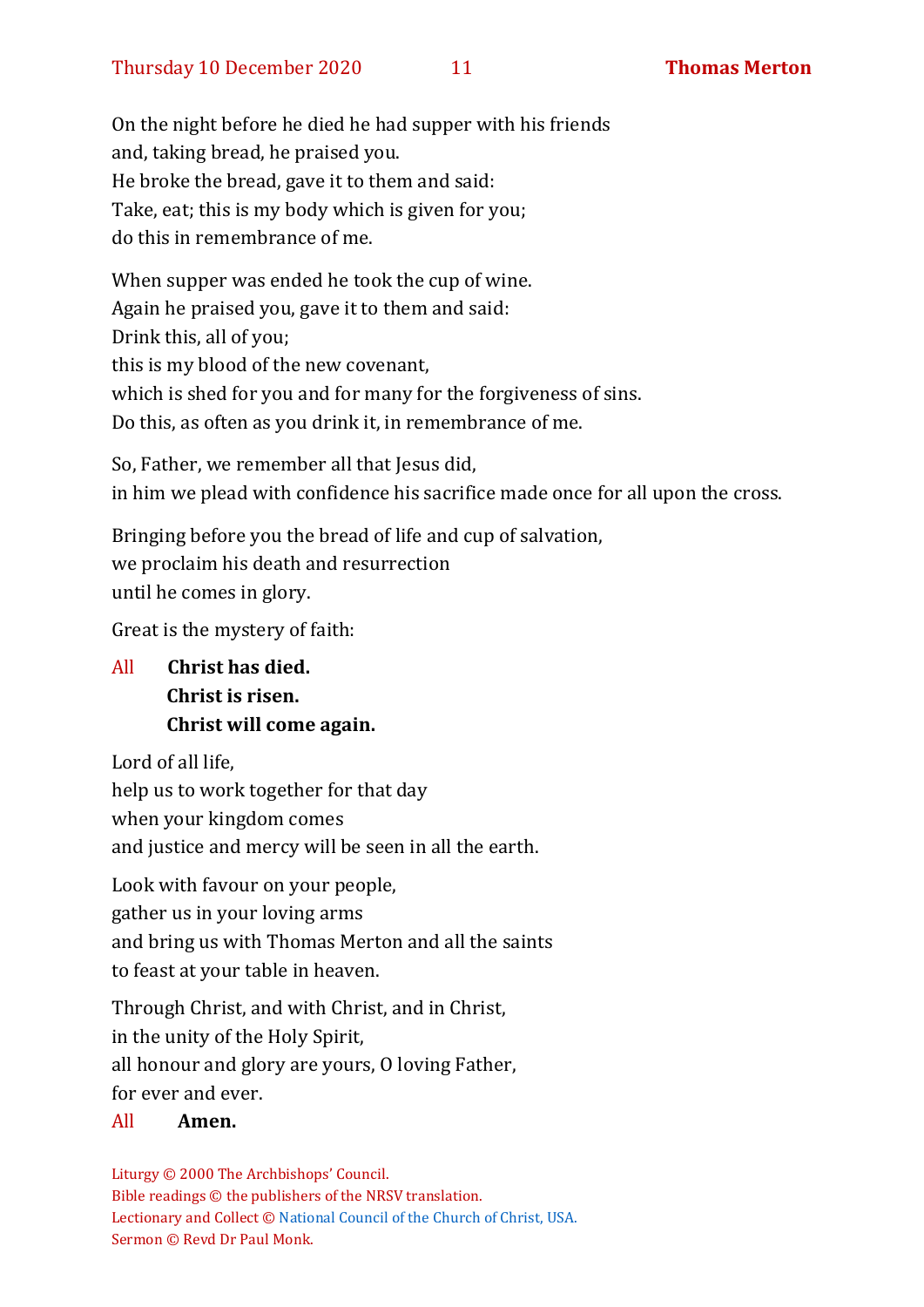## The Lord's Prayer

As our Saviour taught us, so we pray

All **Our Father in heaven, hallowed be your name, your kingdom come, your will be done, on earth as in heaven. Give us today our daily bread. Forgive us our sins as we forgive those who sin against us. Lead us not into temptation but deliver us from evil. For the kingdom, the power, and the glory are yours**

## Breaking of the Bread

**now and for ever. Amen.**

We break this bread to share in the body of Christ.

- All **Though we are many, we are one body, because we all share in one bread.**
- All **Lamb of God,**

**you take away the sin of the world, have mercy on us.**

**Lamb of God, you take away the sin of the world, have mercy on us.**

**Lamb of God, you take away the sin of the world, grant us peace.**

Draw near with faith. Receive the body of our Lord Jesus Christ which he gave for you, and his blood which he shed for you. Eat and drink in remembrance that he died for you, and feed on him in your hearts by faith with thanksgiving.